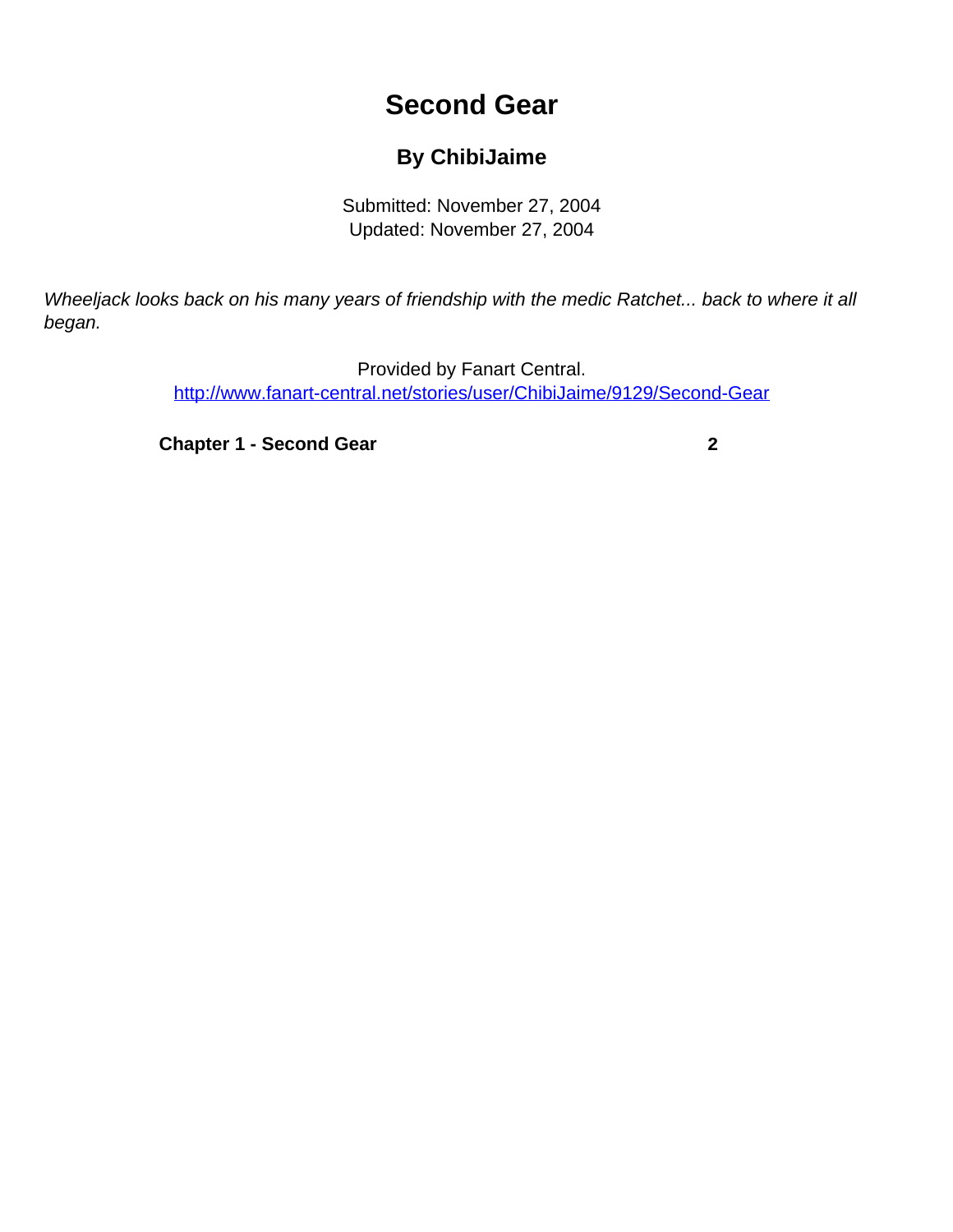# **1 - Second Gear**

<span id="page-1-0"></span> -/"No one could ever know me, no one could ever see me. Seems you're the only one who knows what it's like to be me. Someone to face the day with, make it through all the rest with. Someone I'll always laugh with... Even at my worst I'm best with you. It's like you're always stuck in second gear, and it hasn't been your day, your week, your month, or even your year... I'll be there for you." --The Rembrants, I'll Be There for You/-

### **-Second Gear-**

 He was young. Far too young to be stuck in a war like this, Wheeljack wagered. The mech brought in to be the chief medic on call was a civilian doctor, cool-headed with a gentle hand. Prime had requested him specifically. He was called the best tool-and-die man on Cybertron, and no one questioned that. From construction accidents to injuries achieved in barfights, he could fix any break and repair any glitch... given he had the right parts and tools for the job.

 Prime had really picked a winner, even if the winner didn't want the prize. He had stepped into Iacon with a straight face, pale optics surveying the haphazard faces around him. "...These aren't soldiers, these are civilians," he had snapped, a sort of sad horror dawning on his face. "I thought this was supposed to be a military encampment!"

 Wheeljack felt bad explaining the situation to the medic. It was true, the Autobots were short on soldiers and long on unseasoned and frightened recruits who didn't know a laser from a welding rod.

 A few true soldiers peppered the ranks... Ironhide and Kup, two weathered old veterans with stories to tell and experience to share. Twin brothers Sunstreaker and Sideswipe, top in their class at the academy and well-known for a sort of ruthless prowess on the field. Even Wheeljack had seen his fair share of the battlefield.

 The warriors were far outnumbered by terrified recruits, however... and Wheeljack knew that the light-hearted medic wasn't going to leave this war quite as light-hearted as he came into it... if he even left it at all. So many had fallen so far that the scientist had forgotten to keep track of all the friends he had lost along the way.

 But it could never hurt to have just one more... even if that one more was a quiet doctor who kept himself holed in the medbay.

 "Hey, kid." Those light blue optics stared up at him as he spoke, reading of a world-weary mech who was more than ready to throw in the towel and be done with it. "Heh... hope I didn't catch you at a bad time."

 The medic only shook his head, leaning back over a log he was apparently taking down for reference. "No, you haven't. I'm just not used to people visiting is all. Please, come in."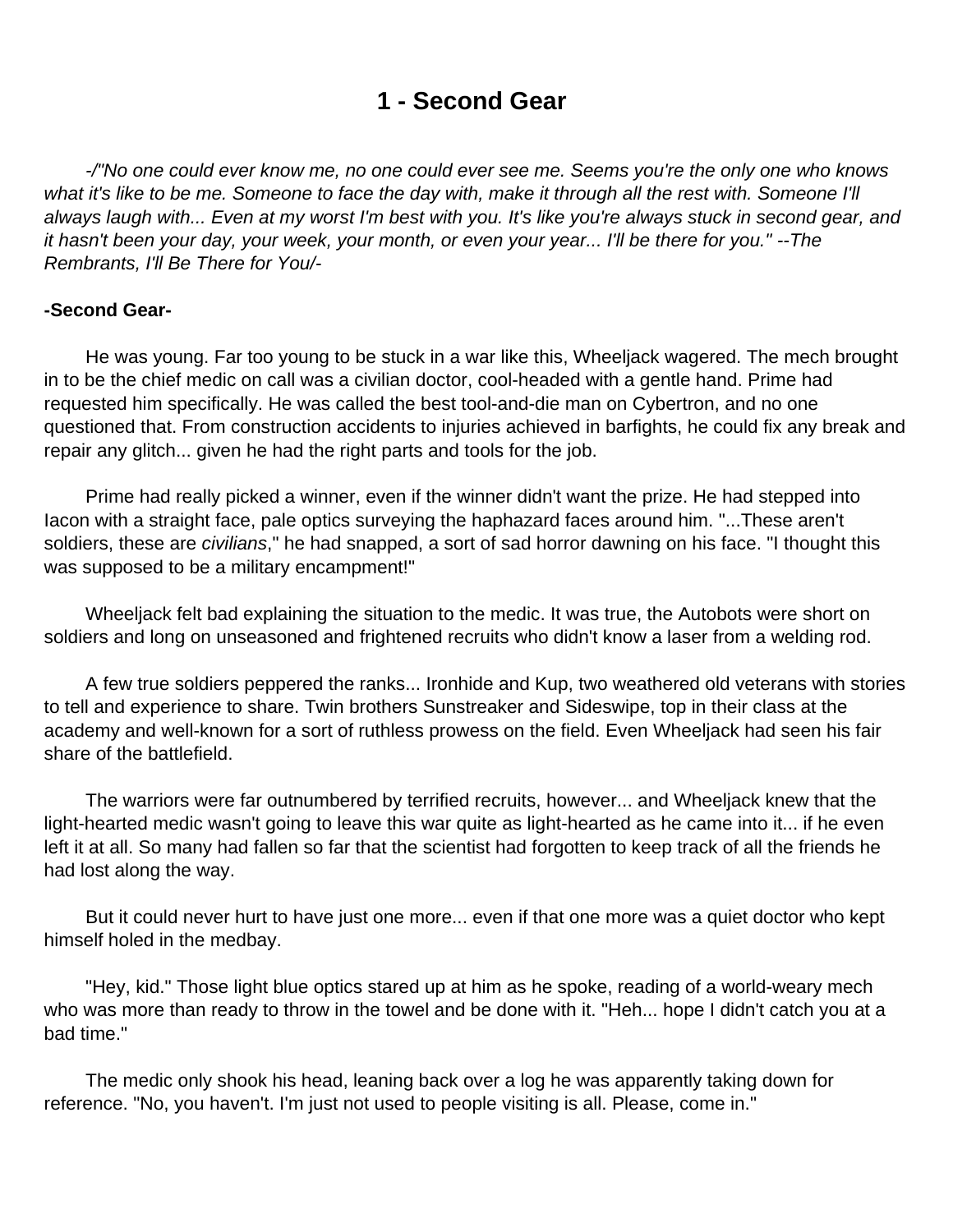Not one to rebuke an offer, Wheeljack walked the rest of the way through the medbay doors, watching the boxy medic scribble down notes, head bent over the data pad in obvious concentration. "By the way, the name's Wheeljack," he started, trying to strike up a conversation with the disaffected youth. "Didn't happen to catch yours either... I don't get much of a chance to check out the duty rosters these days. Too busy in the lab, ya know."

 "Ratchet," replied the medic without missing a beat or even looking up. "Pleasure to make your acquaintance."

 Wheeljack's face panels just glowed slightly, indicating a slight smile on his part. "Likewise." For a long moment, the two fell silent, until Wheeljack - tired of staring at the back of the medic's head and waiting for some great piece of cosmic wisdom - decided to try again. "So... Ratchet, right? Do you see anything good at all coming out of this war?"

 That earned him the medic's attention, and the youth gave a snort of a laugh. "Yeah. Me. Alive. That would be nice, if I could get out of this alive. And some of these kids, too."

 Wheeljack smiled a little, noting he'd finally at least gotten a reaction. "Heh... We've been here some time, huh?"

 In response, Ratchet rolled his optics, picking up a laser scalpel to twirl between his fingers. "Sometime between sometime and eternity, and I only just got here."

"Did you bring anything from home? You know... creature comforts?"

 For a moment, he got no response, until Ratchet thoughtfully tapped a finger against his slim face. "Well... I brought a literary pad over."

Surprised, Wheeljack lifted one metallic brow ridge. "A lit pad?"

 A nod of reply. "Has the dictionary. I figure it's got all the rest of the literature in it. I like to read the dictionary. Good downloading."

 "Good logic," Wheeljack commented. "Can't argue with that." Silence again. "So... you havin' trouble adjusting to anything...?"

 Ratchet actually looked thoughtful for a minute at that, staring at the scientist (who was considered crazy at best by most of the other inhabitants of Iacon) with some sense of understanding. Then, he gave a weary sigh. "I think it's that everything is painted grey. The walls are grey, the energon is grey... The only thing that's not grey is the mech fluid - the mech fluid is blue... that's what you get the most of here." Clenching his jaw tightly, the medic stood, starting to pace. Wheeljack figured he'd finally hit a nerve, and now, he was going to get a ranting at. He was only half right. "And what I can't figure out is how those turborat-slagging twins can even find any amusement in this. In case they haven't noticed, this is ugly. This is not exciting. Good mechs are getting hurt out there... bleeding out there... dying out there. I feel like I'm in weapons repair, when all these kids really are is a flock of civilians!"

To that, Wheeljack nodded half-assent. "True enough, but that's all the twins were programmed to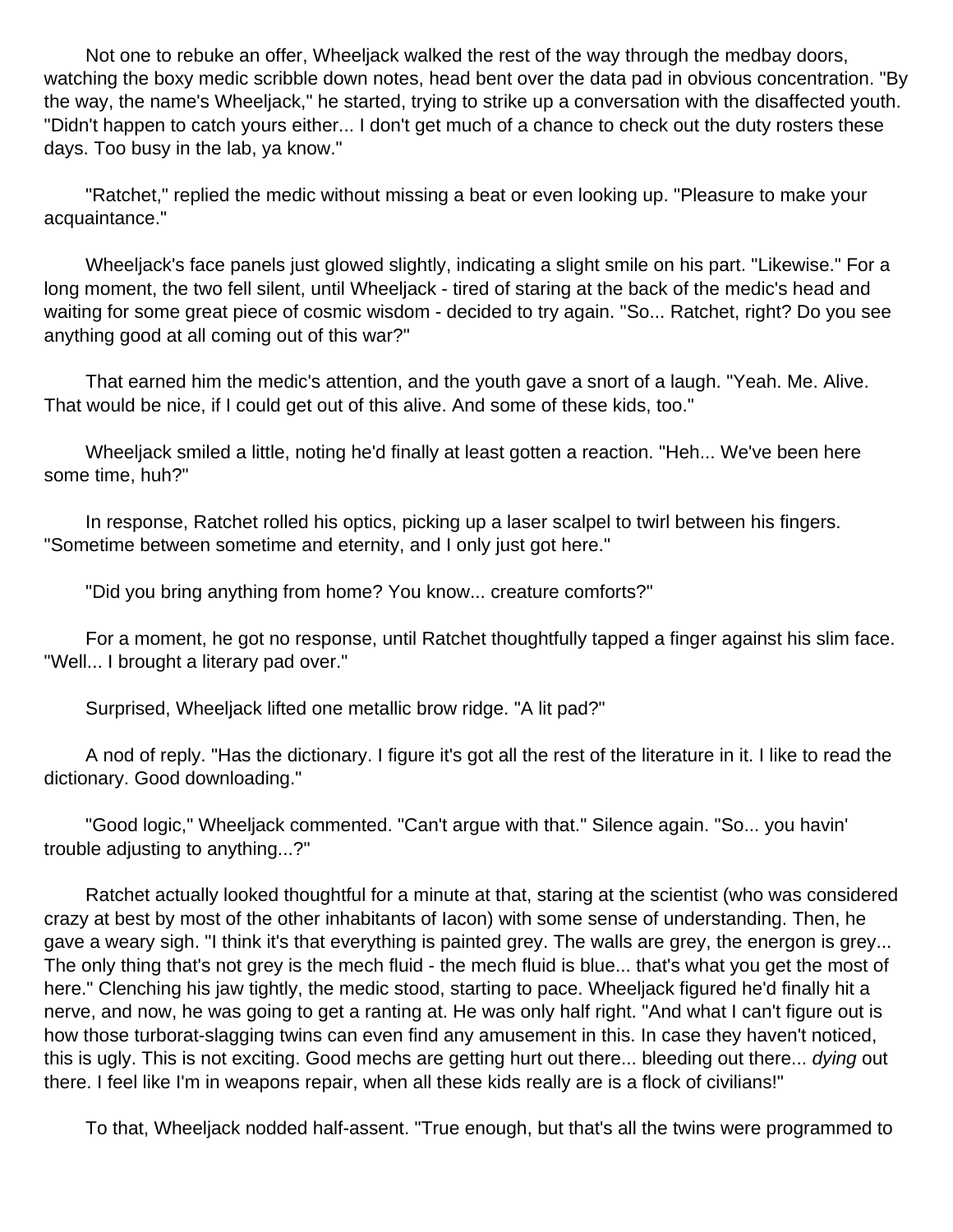know. War, fighting, death, pain... it's in their systems like a bug they can't shake. And all they got to fall back on is each other."

 "Lucky bastards," snorted Ratchet. "I wonder if they know what it feels like to lose everything." The doctor sighed, rubbing his temples wearily for a moment. "I don't think this place is turning out to be that great an experience for me, Wheeljack. I mean... I work under terrible pressure and everything and there's a lot of death and destruction and such things, but outside of that, I don't think I'm really getting much out of it."

 The panels at the sides of Wheeljack's face glowed indigo as he spoke, the sign of a longsuffering smile. "I know how ya feel, believe me. This war's gotten to all of us... hell, have you seen the two new kids? Mirage and Bluestreak? One's from the towers... you know, the rich district. The other... damn, I'm surprised Gears and Brawn managed to find him in what was left of his city. They wanna join the fight, but I don't think their processors are really in it."

 "Not a mech here really has his processor in it." Ratchet sounded gloomy when he said that. "'cept for maybe that pair of primary colored idiots. How many times have I put them back together in the past quad?" He gave another sigh. "Sometimes, I feel like this whole damn thing is--..."

 The blaring of sirens cut off his words, and once again, Ratchet's face grew troubled. "More wounded..."

"I'll give ya a hand," Wheeljack offered with a cheerful smile. "Can't let ya suffer alone, now, can I?"

#### \*\*\*\*\*\*

 That was how it had started. Wheeljack didn't really remember a lot of what had happened between then and now, but sometime in the middle, he and Ratchet had become best friends. The two shared a lot of good times, laughing when they could and lamenting the worst of it. Having a good deal of mechanical knowledge, Wheeljack was a great help when Ratchet needed an extra pair of hands, and when Wheeljack had an invention he just couldn't get the parts for, Ratchet would be right there to hlep.

 It didn't surprise many people that the pair was so inseperable now. Ratchet had grown weary during the war, and he often looked to the older, more seasoned Autobots for guidance. That charming air he had come in with was gone, the simple civilian medic replaced with a military doctor hardened by the constant, bitter conflict he had found himself embroiled in.

 "Anger turned inward is depression," Smokescreen had stated once or twice. "Anger turned sideways is Ratchet. He's a nuclear warhead waiting to go off, and when he does, there'll be hell to pay for any unsuspecting fool caught in his path."

 There were times that Ratchet did blow his fuse, screaming and hollering angrily at one or another Autobot for taking an injury that really should never have been taken to begin with. The twins, Bluestreak, and Mirage were his most constant visitors, the prior because of their long-standing reputation as prolific front-line fighters, the latter pair because of their inexperience.

More and more often now, Ratchet found himself following the Autobot attack force, there in case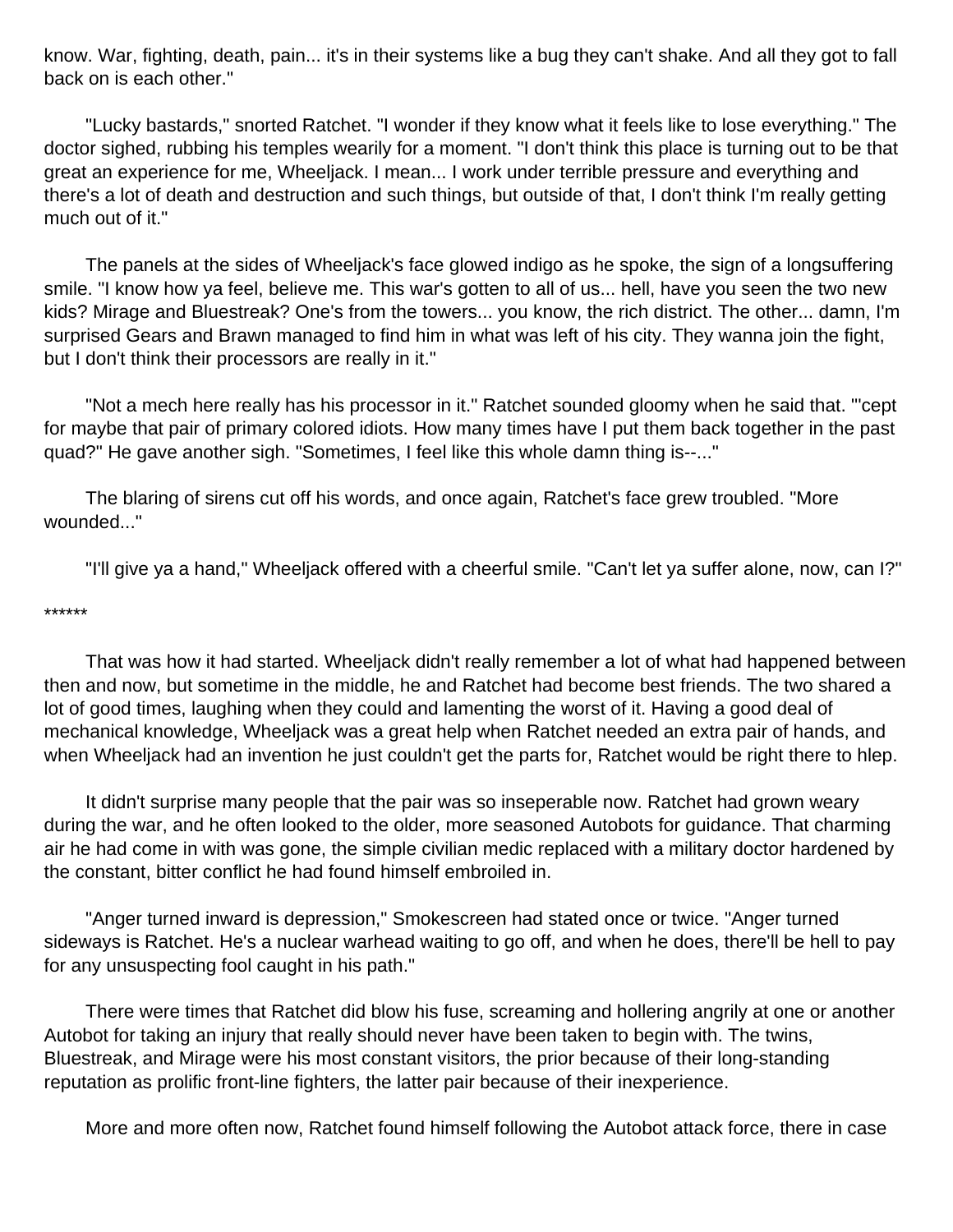an emergency should strike, ready to move in for a quick on-the-field repair before the wounded was forced to return to his post.

 That by itself was Ratchet's least favorite part of the job. Going out into the thick of it to take care of the wounded that needed it, only to send them right back into battle on half-assed repairs. He always feared that one of them would not come back. Sometimes his fears were grounded.

 What was worse, Wheeljack had grimly noted on more than one occasion, was that Ratchet absolutely refused to carry a firearm. It had been an issue Prime had butted heads with him over many times, but it was obvious that Ratchet was not going to be moved.

"Where's your gun, soldier?" he recalled Prime questioning of the doctor.

 Ratchet barely even blinked, a flat look on his faceplate as he stared back at his commander. "Sulking under my recharge bed. We're not on speaking terms."

 Wheeljack and Jazz, Prime's chief of special affairs, both held in snickers at that as Prime narrowed his optics. "Go kiss it and make up. You're taking it with you."

 Without missing a beat, Ratchet purred, "Sir, with all due respect, if I touch that gun, I'll trigger another argument."

"Ratchet, you're taking your sidearm."

 The medic nodded. "Correct, I'm taking along my right side arm," he held up his right arm, then his left, "and my left side arm."

 Prime frowned, obviously not used to having so much trouble just getting someone to at least carry something to protect himself. "Ratchet..."

 "I will not carry a gun, Prime." Now the medic was talking business. "When I got thrown into this war I had a clear understanding with the council of Elders: no guns. I'll carry your data-pads, I'll carry a torch, I'll carry a tune, I'll carry on, carry over, carry forward, cash and carry, carry me back to Old High Trails... but I will not carry a gun."

 And that was the end of it. Ratchet was not going to be swayed... at least not until he had really found it necessary. Unfortunately, and Wheeljack grimmaced just thinking about it, that time was going to come far too soon.

 It was another typical field run. Autobots and Decepticons clashing on the battlefield, with Ratchet and a handful of far less experienced medics lingering near the back and handling the wounded as they were broght to them. Ratchet's face was a mask of determination, steady hands working rapidly on Ironhide's latest wound, although his shoulders flinched whenever an explosion sounded nearby.

No one even saw it coming.

"Take out their rear!" The voice was that of the commander of the Decepticon Seekers,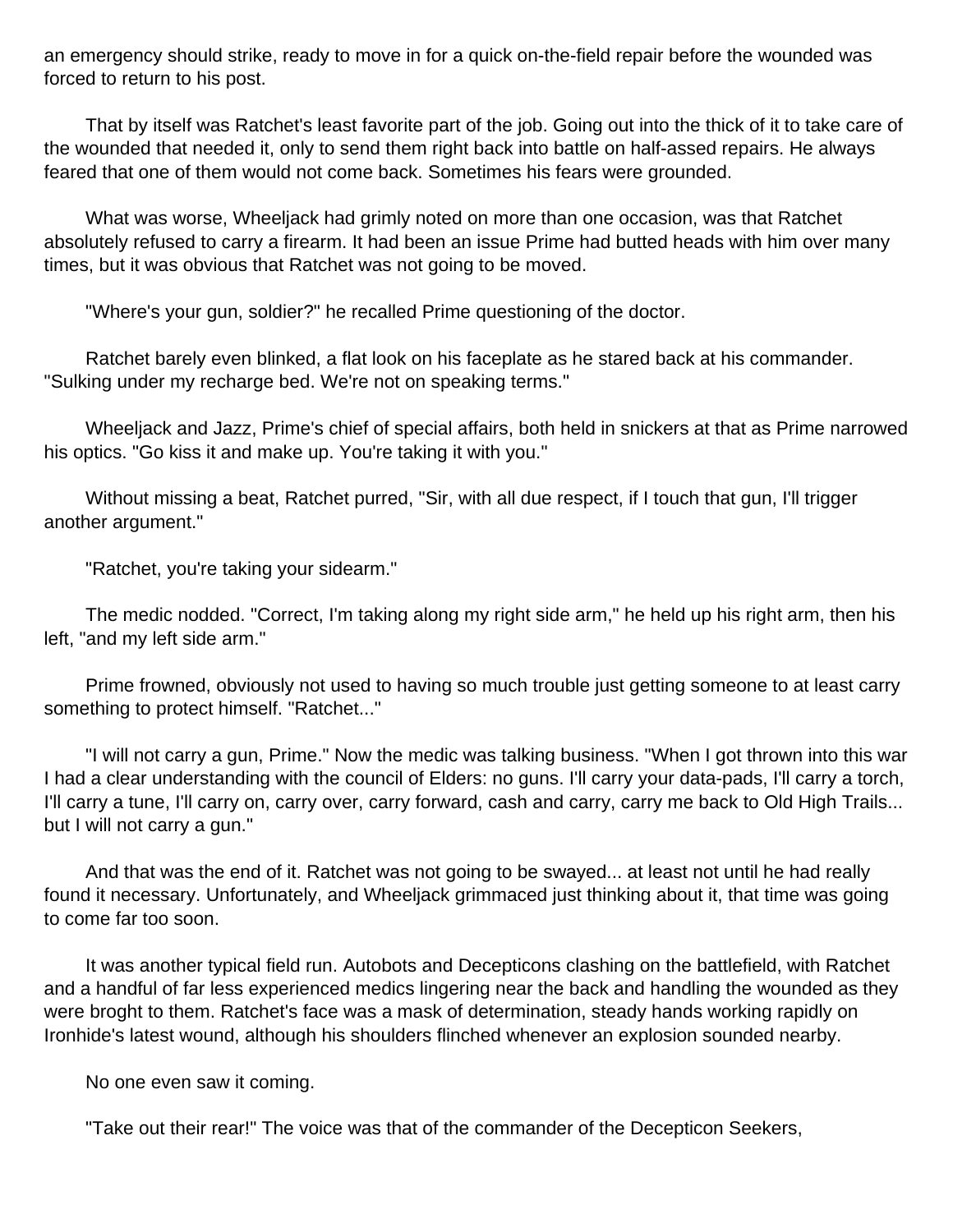Starscream, soaring overhead as he banked in a graceful arc. "Hit the medics!"

 Ratchet's head had snapped up at that, and without even taking a moment to think about it, he threw himself over his patient as a barrage of laser fire ripped through the line of medics.

 Wheeljack and Sideswipe broke formation to rush back towards the attack as Sunstreaker and Bluestreak focused on taking out the Seekers before they could come around for another pass. Most of the poor saps were already offline, mangled beyond repair, but at least one medic was still online, his just slightly shaking form protecting Ironhide's vitals. The old red mech was staring at the young medic in alarm. "Git 'im off me an' git 'im inside!" came the veteran's heavy twang. "Kid's got more holes in 'im than a turborat in a spike pit!"

 Frowning deeply, Sideswipe leaned down to gingerly lift the medic. "Primus, Wheeljack, he's right..."

 It was Wheeljack's turn to assess the damage, and his face panels turned an unhappy shade of dark blue when he looked up to Sideswipe to speak. "Get him back to Iacon, Sideswipe. I'll shadow you back. Ironhide, follow me there. You can't do a damned thing with that arm."

 Ironhide snorted with frustration at that, but the old warmech knew when he was beat on an issue. After sending word to Optimus Prime, who had sounded far less than pleased with the turn of events, the group was off back to Iacon.

#### \*\*\*\*\*

 "He'll be fine," Wheeljack sighed once he had given the fallen medic a thrice-over. "Just jarred him pretty bad... lost a lot of energon and mech fluid all at once, but he'll pull through okay."

 Sideswipe looked pretty disgruntled, his arms folded tightly across his chestplate. He was still a pretty young bot, despite his skill on the field, and it was more than obvious he was upset at having left his twin on the field without knowing if the yellow warrior was all right. "...So he's not gonna die or anything?"

 In spite of himself, Wheeljack chuckled. "No, Sides, he's not going to die. He's about as stubborn as your brother in matters involving dying."

 Instantly, a grin split the youth's features. It was nearly impossible for Sideswipe to stay unhappy for any length of time, unless his brother was injured or he himself was unconscious. "Remember that one time? You know, with Bluestreak?"

 "...You know, that was pretty funny." Wheeljack shook his head with a quiet chuckle, then grumped in a very impressive impersonation of Ratchet's snappy, growling voice, "Live, damnit! That's an order!"

 Sideswipe burst into laughter, covering his optics with one hand. "You're too good at that, Wheeljack!"

"Far too good..."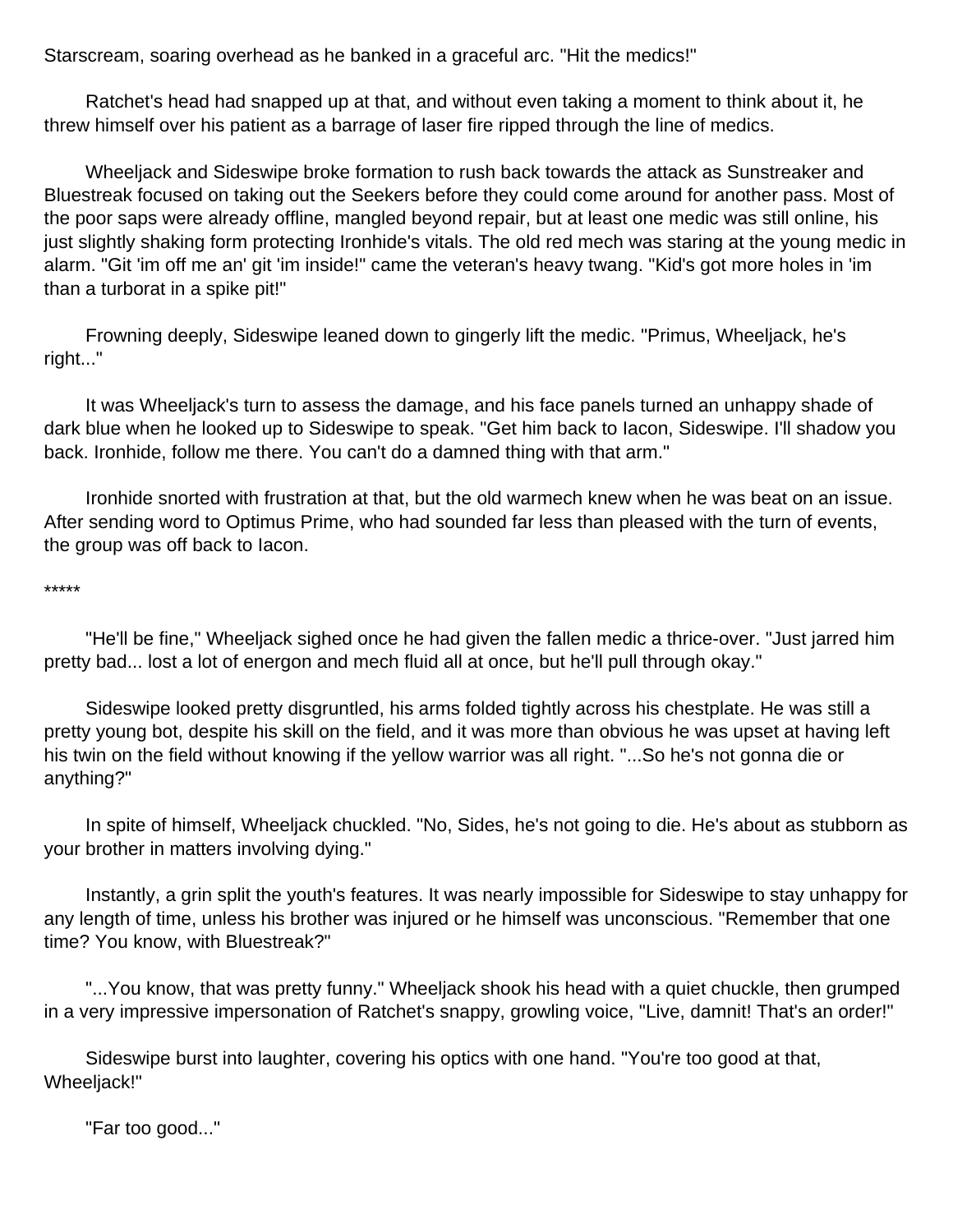That sobered the youth up as both he and Wheeljack turned their attention to the mech on the shelf between them. Ratchet's optics were glowing dimly, but he was very much awake, staring down the two who were teasing him. Wheeljack gave him a light slap on the shoulder. "You took a nasty hit from the Seekers."

 "Starscream ain't got a lick'a decency in 'im, attackin' unarmed medics," hissed Ironhide from across the room. "Poor boys never stood a chance in the Pit..."

Ratchet stared for a moment before he finally questioned softly, "...the others?"

 Wheeljack suddenly wished he was anyplace but right there, standing by this medic who had a look on his face as if he suddenly realized he was in the Pit, not just a bystander, watching from the sidelines as others fought and died. He had suddenly lost what little he had right here at this awful place... and he didn't know how to get it back. "They were terminated, Ratchet," he finally sighed. "All of 'em but you and a couple'a rookies, but from what the radio reports are sayin', they don't know if they'll make it back to Iacon."

 For a moment, Ratchet just stared at him. Then, surprisingly, he chuckled. From a chuckle grew a full-blown laugh, and the medic raised a hand to his optics as the others looked on in shocked concern. "Oh, it figures! I almost don't have it in me to stick with this anymore! Everyone around me... all my friends, people I loved... everything gone because of this damned war! Why can't things be the way they were? I could be at my own place, a practicing civilian doctor like I had been..."

 "Ratchet, none of us wants to be here." Wheeljack gave a quiet sigh. "I don't want to be here. Mirage doesn't want to be here. The medics and scientists don't want to be here. Certainly the wounded don't want to be here... But we've got to do our best."

 Ratchet just quietly turned his head away, not wanting to hear anymore of it, frustration and sorrow evident in his expression. And for a while, no one bothered him.

After that... he started carrying a gun.

#### \*\*\*\*\*

 It was rare that Ratchet ever brought up the incident that day. Even after their trip to Earth, he was quiet after their awakening when it came to how much his friends suffered, and how much he suffered. No one ever mentioned it to him, even though the pain of thinking of all the morals and beliefs he had gone against still haunted him.

 It had been a rather long week when a lull in combat finally reached the Ark, as both sides were recovering from staggering losses. Ratchet had hardly left the medbay at all, and whenever he recharged, it was only for minutes at a time to keep himself from passing out.

 "The guy needs a break," Jazz sighed as he peered into the medlab. "Everyone in there's fine now... he doesn't hafta watch 'em like a buzzard."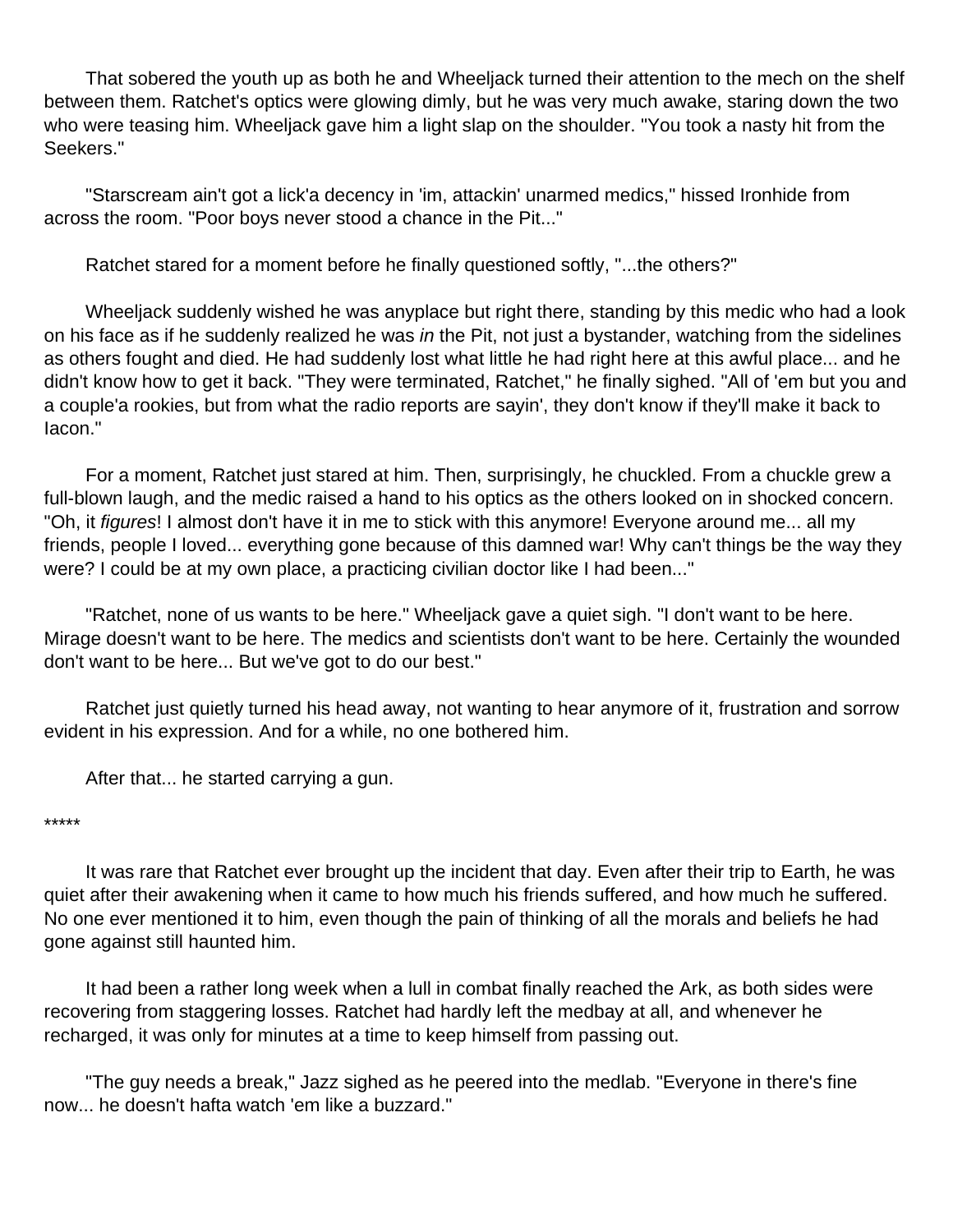Wheeljack laughed a little, shaking his head. "Aw, you know how Ratchet is, Jazz. It'd take a party of staggering proportions to shake him outta any sort of--... hey, that's it!"

Instantly, Jazz's expression turned suspicious. "...what's it?"

 "We throw Ratchet a little party. He needs to release some tension, right? So we give him an outlet." Wheeljack looked amazingly pleased with himself. "You set up the lounge, Jazz... I'll work on getting our slap-happy medic down there... and then, we'll see at least a little bit'a calm in him. You just wait and see!"

\*\*\*\*\*

 The entire medbay had finally quieted when slowly, Wheeljack made his way in. The medic didn't even lift his head at his friend's entrance... and then, he spoke. "They'll never stop coming, you know. Doesn't matter who comes or goes... they're still coming. Prime almost died, and they're still coming. Wherever they come from, they'll never run out."

 "You do what you can do, Ratchet," Wheeljack encouraged quietly. "You're a medic, it's your job. People expect a lot out of you." He didn't miss a beat, walking over quietly to rest his hand on Ratchet's shoulder. "You do all you can... and we're all grateful for it."

 Ratchet let a weary smile cross his face as he glanced slightly up towards Wheeljack. "...Thanks, pal. Nice to know someone appreciates all the work I do."

 Wheeljack chuckled, then gave Ratchet a hardy clap on the back. "Let's go down to the lounge and have a drink or two, eh? You look like ya need a hard one."

 "A stiff drink and a shot to the head," Ratchet grumbled, but he could not fight off the smile. "But why the hell not? Things are stable in here."

 If Wheeljack could have split into a grin, he would have done so right then and there. "Good. That's the way I like ta hear things."

#### \*\*\*\*\*

 About every Autobot in the fleet (excluding Prowl and Perceptor, who refused to be seen at such an event, and a couple of the minibots who were recovering in CR) had gathered in the lounge at Jazz's request for nothing more than a night of enjoying themselves. Prime had agreed to the idea surprisingly without much of a fuss... he had told Jazz squarely that a bit of recreation would do them some good. And so, with Prowl and Perceptor on watch duty, the party was on.

Now, they just had to wait for the guest of honor.

 The doors slid open with a whoosh, and when a cheer went up, Ratchet's optics went wide. He stared around at his friends and comrades-in-arms, hands limp at his sides, jaw hanging agape. Wheeljack laughed, clapping him on the back again. "Have fun, Ratchet. You've earned it."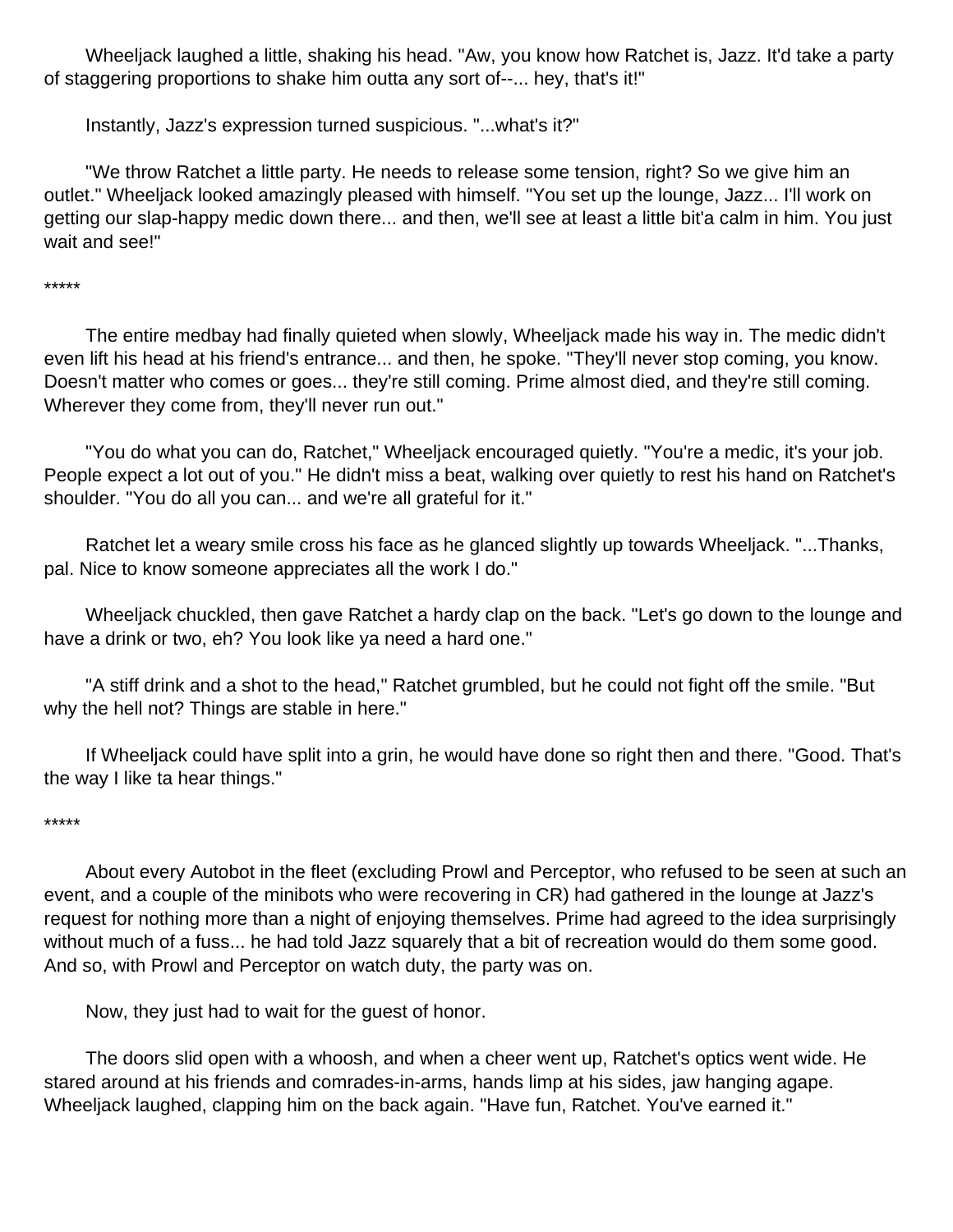Slowly, a smile tilted up the corners of Ratchet's mouth and he turned slowly to face Wheeljack. "You sly old turbofox! You set me up!"

"A party's a party, Ratchet!" called Jazz. "You needed a break, so we're givin' ya one!"

 It didn't take long for everyone to rush headlong into a good time. Jazz had his radio going with whatever was popular at the time, and even old Ironhide - who had ensconced himself to one side of the room, nursing a cup of warm energon - seemed to be enjoying himself.

 Jazz, however, had plenty of other ideas. Grinning, he turned down the music, and all eyes fell on him in puzzlement. "You know, a guy I met in town - old war vet from Korea - taught me a drinkin' song."

 "Oh, Primus," snickered Sunstreaker from a table nearby. "This I gotta hear. Lay it on us, Jazzman."

 The saboteur just grinned. "We're stuck here in encampments. I signed on as just a lad. I was a son, but when I come home, I might be a granddad!"

 A few of the others grinned. They knew that tune, and now, they were catching on. Most of them had heard it in a variety of places, and never the same tune, except for one part... and of course, everyone wanted to join in. A few mechs responded in unison, "Oh, I don't want no more of army life. Hey now, I wanna go home!"

 "Oh, the medics in the army, they say we're mighty bright." Ratchet had a smirk on his face, probably heady from one or two of Wheeljack's mixed drinks. "We work on soldiers through the day and spirits through the night."

 Laughter as still more voices rang out, "Oh, I don't want no more of army life. Hey now, I wanna go home!"

 More laughter until, a bit surprisingly, the twins joined in, both of them grinning from audio to audio and leaning forward on their table... "Friendships in the army, they say are hard to find. So we spend all of our days off standin' in the wash rack line!"

"Oh, I don't want no more of army life. Hey now, I wanna go home!"

 "The spies here in the army, ya say we're really green. But if it weren't for us guys you'd be rebuilt into latrines!" Bumblebee chorused.

 Once again, the room burst into laughter. "Oh, I don't want no more of army life. Hey now, I wanna go home!"

 The room was quiet aside from the chuckling for a moment until Wheeljack, after passing off a cup of energon to Gears, chimed, "The scientists in the army, well, we've all got lotsa brains. Blowing ourselves up for the greater good so you're not stuck out in the rain!"

For a moment, everyone was laughing again - even Prime, who looked to be a bit more cheerful